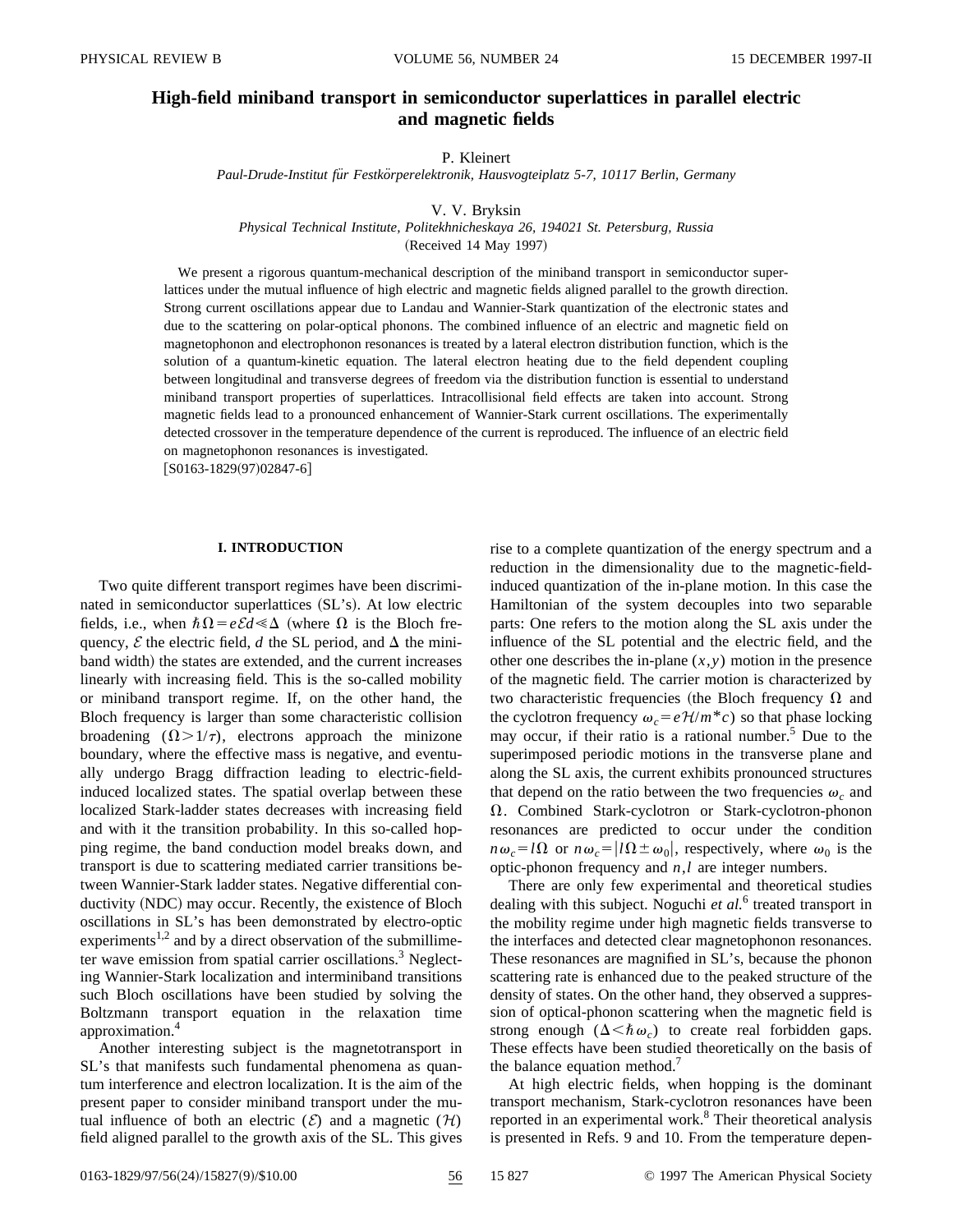dence of the current it has been concluded that acousticphonon-assisted (quasielastic) scattering is not dominant.<sup>8</sup> Combined Stark-cyclotron resonances have also been identified in photocurrent measurements. $^{11}$  As the magnetic field was increased, the intensity of the Stark transitions was enhanced and conversely, Landau transitions became more pronounced with increasing electric field. It has been pointed out that disorder or Coulomb interaction may cause a coupling of the lateral and longitudinal electron motion, which leads to anticrossings. $^{11}$ 

Only few theoretical papers treated galvanomagnetic effects in SL's in the hopping transport regime<sup>9,10,12</sup> by employing the Wannier-Stark representation of the Hamiltonian. The interest of the authors focused on the field dependence of the scattering matrix element. The electron distribution was treated by the mean energy gain method, $13,14$ which is claimed to be a fairly good approximation if the intrawell relaxation is much faster than interwell hopping. In this approximation the coupling between the longitudinal and transverse carrier motion via the field dependent distribution function is not adequately treated. However, the consideration of this coupling is essential to understand the nonseparable influence of electric and magnetic fields on the miniband transport. Furthermore, the determination of the nonequilibrium distribution function and the related current density is a serious theoretical problem that has to be solved. On the one hand it has been pointed out that the electric field reduces the coupling between quantum wells and tends to localize the electronic wave functions. On the other hand, the electric field leads also to a field-dependent energy transfer to the lateral degrees of freedom, which has not been treated in most previous theoretical works. The importance of this lateral electron heating, making the high-field miniband transport effectively a three-dimensional problem, has been stressed by Gerhardts.<sup>15</sup> The coupling between the hopping transport along the SL axis and the in-plane motion mainly determines the temperature dependence of the miniband transport in a SL. Other than in narrow band semiconductors, where the lateral momentum distribution function  $n(k_1)$  is nearly constant,  $16$  a strong temperature dependence of the current has been observed in SL's (Ref. 17). From miniband transport measurements (at  $H=0$ ) two different temperature regimes have been discriminated.17 At low temperatures and sufficiently high electric fields electrons diffuse through the crystal by hopping processes and the current increases with increasing temperature. Above a characteristic temperature the eigenfunctions extend over many SL periods and the current starts to decrease with increasing temperature. A theoretical study of the measured temperature characteristics requires a consistent treatment of field effects in both transport regimes and a calculation of the lateral electron distribution function from a kinetic equation. With respect to the mutual influence of parallel magnetic and electric fields the knowledge of the nonequilibrium distribution function is necessary in order to understand, why a magnetic field affects transitions between Stark ladder states, and why an electric field changes magnetophonon resonances.

In this paper we present a rigorous quantum theory of the high-field miniband transport in SL's. Intracollisional field effects are included and the nonequilibrium distribution function is calculated from a suitable quantum-kinetic equation.

#### **II. BASIC THEORY**

The mobility transport regime  $(\Omega \tau \ll 1)$  was thoroughly investigated within the semiclassical Boltzmann transport model.<sup>18,19</sup> In the opposite case  $\Omega \tau \ge 1$ , when Wannier-Stark localization (WSL) prevails, the Boltzmann approach becomes inadequate and must be replaced by a quantumtransport theory, which allows the determination of the nonequilibrium distribution function. In high electric fields the distribution function of electrons differs strikingly from its equilibrium form and has to be calculated from a kinetic equation. If constant electric and magnetic fields are applied to the SL structure the Laplace transformed distribution function  $f(k, s)$  is the solution of the equation (see, e.g., Refs. 20,21)

$$
\frac{e\vec{\mathcal{E}}}{\hbar} \nabla_{\mathbf{k}} f(\mathbf{k}, s) = \sum_{\mathbf{k}'} \Delta \hat{W}(\mathbf{k}', \mathbf{k}|s) f(\mathbf{k}', s), \tag{1}
$$

where the operator  $\Delta \hat{W}$  encloses both scattering in and scattering out contributions:

$$
\Delta \hat{W}(\mathbf{k}', \mathbf{k}|s) = \hat{W}(\mathbf{k}', \mathbf{k}|s) - \delta_{\mathbf{k}', \mathbf{k}} \sum_{\mathbf{k}''} \hat{W}(\mathbf{k}, \mathbf{k}''|s). \tag{2}
$$

*Wˆ* exhibits a characteristic dependence on the electric and magnetic fields and was calculated in Ref. 22. At the presence of a magnetic field the scattering probability is an operator defined by

$$
\hat{W}(\mathbf{k}', \mathbf{k}|s) = W(\mathbf{k}', \mathbf{k}|s) + \frac{i}{\hbar} \delta_{\mathbf{k}\mathbf{k}'} \{ \varepsilon [\mathbf{k}' + A(i\nabla_{\mathbf{k}'})] - \varepsilon [\mathbf{k} - A(i\nabla_{\mathbf{k}})] \}.
$$
\n(3)

Intracollisional field effects due to both electric and magnetic fields are included. This expression allows the simultaneous treatment of arbitrarily strong electric and magnetic fields. In Eq. (3)  $\varepsilon(k)$  is the superlattice dispersion relation, A the vector potential of the magnetic field in the symmetric gauge, and *W* the transition rate, which depends on the electric and magnetic fields and which plays a fundamental role in the transport. Without any scattering  $(\Omega \tau \rightarrow \infty)$  the wave vector component along the field direction changes with time *t* according to  $k_z(t) = k_0 + e\mathcal{E}t/\hbar$ , which results in an oscillatory drift velocity ( $v_z = \partial \varepsilon / \partial \hbar k_z$ ). The frequency of these oscillations in *k* space is  $2 \pi e \mathcal{E}/\hbar G_0$ , where  $G_0$  is the shortest vector of the reciprocal lattice along the *E* direction. In the one-band case this periodic motion is quantized and leads to the Wannier-Stark ladder. The time averaged current vanishes unless scattering induced transitions between Stark levels occur. Therefore, the identification of the main scattering processes is crucial for the calculation of the current. Here we focus on optical-phonon scattering described by the Fröhlich Hamiltonian,

$$
H_{e\text{-}ph} = \frac{1}{\sqrt{2N}} \sum_{k,q} \hbar \omega_q [\gamma_q b_q^{\dagger} a_k^{\dagger} a_{k-q} + \text{H.c.}], \tag{4}
$$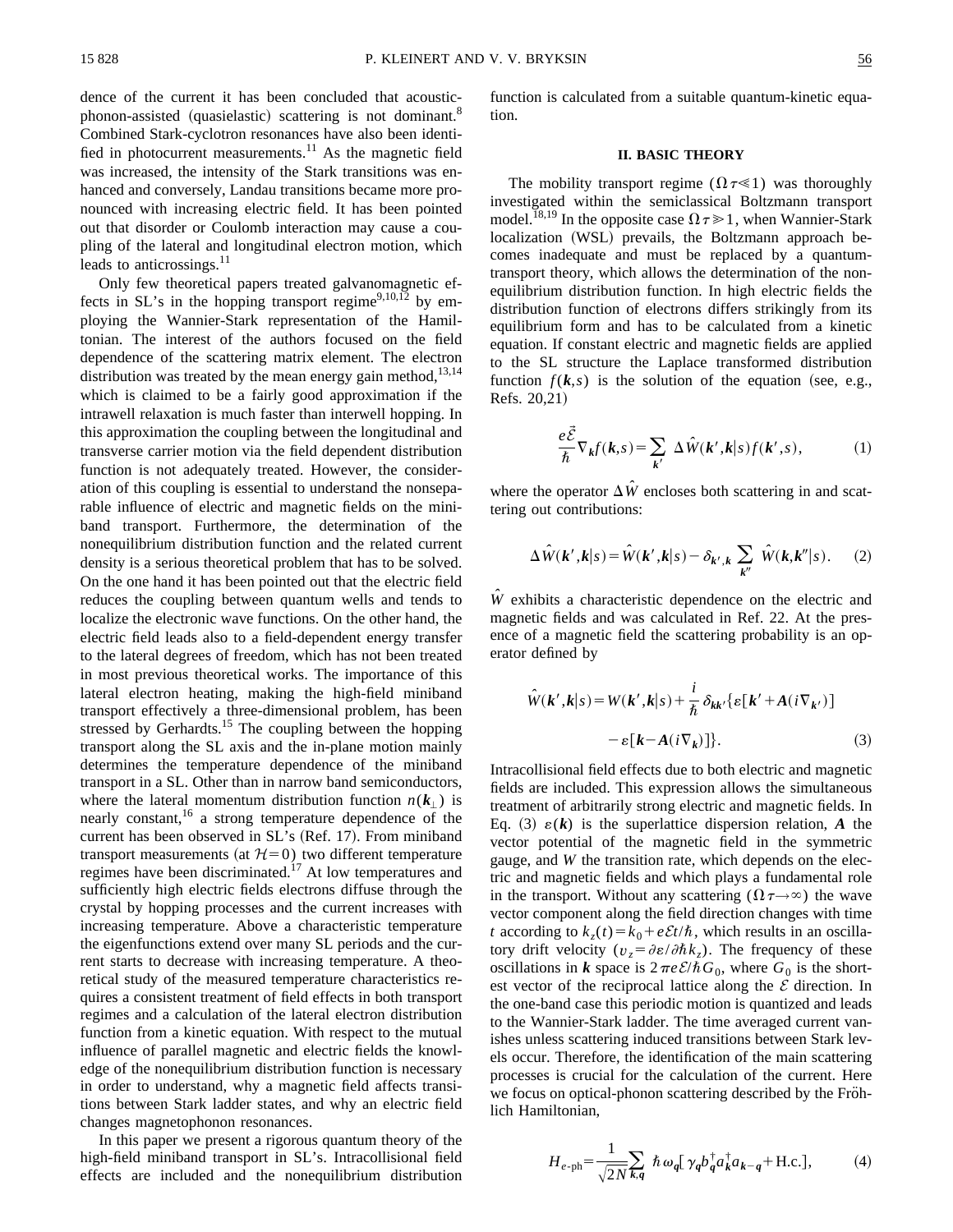where  $\omega_q$  is the phonon frequency,  $\gamma_q$  the electron-phonon coupling constant, and  $a_k$  ( $b_k$ ) are the electron (phonon) field operators. The envisaged nonperturbative inclusion of external electric and magnetic fields requires a due treatment of intracollisional field effects, i.e., a consideration of field dependent scattering rates. Using diagrammatic techniques such a scattering rate was obtained in $^{22,23}$ 

$$
W(\mathbf{k}', \mathbf{k}|s) = 2 \operatorname{Re} \int_0^\infty dt \ e^{-st} \sum_{q} \omega_q^2 |\gamma_q|^2 [(N_q + 1) e^{-i\omega_q t}
$$

$$
+ N_q e^{i\omega_q t}] \exp \left\{ \frac{i}{\hbar} \int_{-t/2}^{t/2} d\tau \{ \varepsilon [\mathbf{k} + \mathbf{q} - \mathbf{F}\tau
$$

$$
+ A(i\nabla_k)] - \varepsilon [\mathbf{k} - \mathbf{F}\tau - A(i\nabla_k)] \} \right\} \delta_{\mathbf{k}', \mathbf{k} + \mathbf{q} - \mathbf{F}t}, \tag{5}
$$

where *s* is an adiabatic parameter (the Laplace transformed time variable),  $F = e\bar{\mathcal{E}}/\hbar$  and  $N_q = 1/[\exp(\hbar \omega_q / k_B T) - 1]$  is the phonon distribution function. Equation  $(5)$  takes into account intracollisional field effects due to both electric and magnetic fields. The Houston representation  $(5)$  of the scattering probability *W* has been derived to the lowest order in the electron-phonon coupling and for low carrier concentrations, where correlation effects can be neglected.

As mentioned above the motion of electrons perpendicular to the layers is strictly periodic when scattering is neglected so that periodic boundary conditions can be imposed along the  $k_z$  direction<sup>16</sup>

$$
f(\mathbf{k}_{\perp}, k_z + \Lambda_z, s) = f(\mathbf{k}_{\perp}, k_z, s), \tag{6}
$$

where  $\Lambda_z$  is the reciprocal lattice vector. This periodicity condition can be used to simplify the equation for  $f(\mathbf{k})$ . To this end we introduce a lateral distribution function  $n(k_{\perp}, s) = \sum_{k_z} f(k, s)$ , which allows a reformulation of the kinetic equation  $(1)$  in such a way that the boundary condition  $(6)$  is automatically fulfilled. The simplification results from the fact that already one degree of freedom (namely,  $k_z$ ) has been eliminated and that spherical symmetry applies to the remaining part  $n(k_{\perp}, s)$  of the distribution function.  $n(k_{\perp}, s)$ describes the heating of the lateral electron motion and strongly deviates from its equilibrium expression if high electric fields are applied. To derive an equation for  $n(k_{\perp},s)$ we make the ansatz

$$
f(\mathbf{k}, s) = n(\mathbf{k}_{\perp}, s) + \sum_{\mathbf{k}'} \hat{F}(\mathbf{k}', \mathbf{k}|s) f(\mathbf{k}', s)
$$
  
+ 
$$
\frac{\hbar k_z}{e \mathcal{E}} \sum_{\mathbf{k}'} \Delta \hat{W}(\mathbf{k}', \mathbf{k}_{\perp}|s) f(\mathbf{k}', s), \tag{7}
$$

with

$$
\Delta \hat{W}(\boldsymbol{k}',\boldsymbol{k}_{\perp}|\boldsymbol{s}) = \sum_{k_z} \Delta \hat{W}(\boldsymbol{k}',\boldsymbol{k}|\boldsymbol{s}). \tag{8}
$$

Owing to Eqs. (1) and (7) the newly introduced operator  $\hat{F}$ must satisfy the equation

$$
\frac{\partial \hat{F}(\mathbf{k}', \mathbf{k}|s)}{\partial k_z} = \frac{\hbar}{e \mathcal{E}} \left[ \Delta \hat{W}(\mathbf{k}', \mathbf{k}|s) - \Delta \hat{W}(\mathbf{k}', \mathbf{k}_{\perp}|s) \right]. \tag{9}
$$

It is seen from the ansatz  $(7)$  that the boundary condition  $(6)$ is only fulfilled when the last term on the right hand side of Eq.  $(7)$  vanishes:

$$
\sum_{\mathbf{k}'} \Delta \hat{W}(\mathbf{k}', \mathbf{k}_{\perp} | s) f(\mathbf{k}', s) = 0.
$$
 (10)

This equation can be used to derive an integral equation for the lateral distribution function  $n(k_{\perp},s)$  (cf. Ref. 16). For this purpose a new operator  $\hat{F}_1$  is defined by

$$
f(\mathbf{k}, s) = n(\mathbf{k}_{\perp}, s) + \sum_{\mathbf{k}'} \hat{F}_1(\mathbf{k}', \mathbf{k}|s) n(\mathbf{k}'_{\perp}, s), \qquad (11)
$$

which we compare with Eq.  $(7)$  [under the condition  $(10)$ ] and obtain

$$
\hat{F}_1(\mathbf{k}', \mathbf{k}|s) = \hat{F}(\mathbf{k}', \mathbf{k}|s) + \sum_{\mathbf{k}''} \hat{F}_1(\mathbf{k}', \mathbf{k}''|s) \hat{F}(\mathbf{k}'', \mathbf{k}|s).
$$
\n(12)

To derive an equation for  $n(k_1)$  we insert Eq. (11) into Eq.  $(10)$  and arrive at an expression that can be cast into the form

$$
\sum_{\mathbf{k}'} \Delta \hat{W}_1(\mathbf{k}', \mathbf{k}_\perp | s) n(\mathbf{k}'_\perp, s) = 0, \tag{13}
$$

where  $\hat{W}_1$  itself satisfies the integral equation

$$
\Delta \hat{W}_1(\mathbf{k}', \mathbf{k}_{\perp} | s) = \Delta \hat{W}(\mathbf{k}', \mathbf{k}_{\perp} | s) + \sum_{\mathbf{k}''} \hat{F}_1(\mathbf{k}', \mathbf{k}'' | s)
$$

$$
\times \Delta \hat{W}(\mathbf{k}'', \mathbf{k}_{\perp} | s)
$$

$$
= \Delta \hat{W}(\mathbf{k}', \mathbf{k}_{\perp} | s) + \sum_{\mathbf{k}''} \hat{F}(\mathbf{k}', \mathbf{k}'' | s)
$$

$$
\times \Delta \hat{W}_1(\mathbf{k}'', \mathbf{k}_{\perp} | s).
$$
(14)

Now we insert Eq.  $(9)$  into the  $k<sub>z</sub>$  derivative of Eq.  $(12)$ and compare the result with the difference  $\ddot{W}_1(\mathbf{k}', \mathbf{k}) - \ddot{W}_1(\mathbf{k}', \mathbf{k}_\perp)$  expressed by using Eq. (14). We obtain

$$
\frac{\partial \hat{F}_1(\mathbf{k}', \mathbf{k}|s)}{\partial k_z} = \frac{\hbar}{e \mathcal{E}} \left[ \Delta \hat{W}_1(\mathbf{k}', \mathbf{k}|s) - \Delta \hat{W}_1(\mathbf{k}', \mathbf{k}_\perp|s) \right],\tag{15}
$$

which completely agrees with Eq.  $(9)$ . From Eqs.  $(9)$  and  $(15)$  we conclude that an iteration of Eq.  $(14)$  results in an asymptotic expansion of  $\hat{W}_1$  with respect to the electric field. In the hopping regime, when  $\Omega \tau \gg 1$ , it is a reasonable approximation to retain only the first term in this expansion so that we can identify the quantity  $\Delta \hat{W}_1$  with  $\Delta \hat{W}$  in Eq. (13). Physically it is obvious that for the considered field alignments the lateral distribution function  $n(k_{\perp},s)$  does not depend on the angle but only on  $\vert k_{\perp} \vert$ . This will be confirmed by the calculation of the scattering probability *W* in the next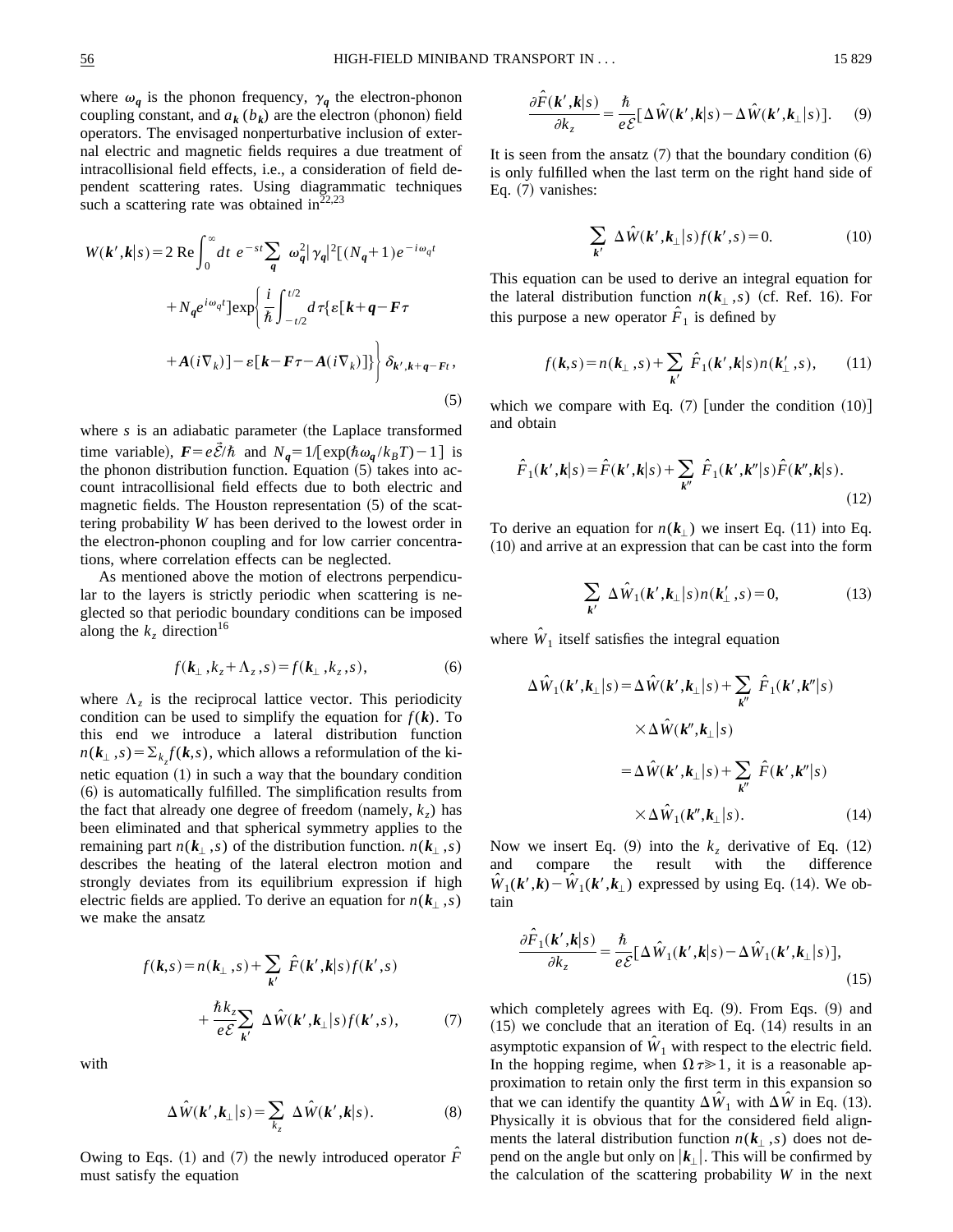$$
\sum_{k_z, k'} [W(k', k|s) n(k'_{\perp}, s) - W(k, k'|s) n(k_{\perp}, s)] = 0.
$$
\n(16)

This is a convenient final form of the quantum-kinetic equation because already one degree of freedom (namely,  $k_z$ ) has been eliminated. Together with the normalization condition for  $n(k_1)$  the linear integral equation (16) has a unique solution. As we will show in Sec. IV the current density can likewise be calculated from this special distribution function.

#### **III. SCATTERING ON POLAR-OPTICAL PHONONS**

We will focus on the particular case of scattering on polar-optical phonons with a narrow phonon bandwidth so that resonant-type current anomalies are not essentially smoothed out by an integration over the phonon dispersion. There are many different models for the electron-phonon interaction in SL's, which do not agree with each other and are, therefore, the subject of some controversial discussions. A due consideration of the electric-field dependent overlap of wave functions localized in neighboring wells via the form factor is inevitable to decide whether optical-phonon mediated current anomalies should occur in experiments or not. On the basis of the dielectric continuum model Shon and Nazareno<sup>10</sup> obtained very small form factors and related current contributions resulting from LO-phonon scattering. This indicates that a realistic description of the scattering on polar-optical phonons in SL's is necessary to derive reliable quantitative results. However, to keep our presentation transparent and simple we do not go into a detailed analysis of optical-phonon modes in the layers and rely on the simple bulk phonon model, which already reproduces the main qualitative features of the electron-phonon interaction in a SL. In this case the  $q$  sum in Eq.  $(5)$  is expressed by an integral  $(\Sigma_q \dots \rightarrow (a/2\pi)^3 \int d^3q \dots)$ . The exponential term in Eq. (5) is periodic in  $q_z (q_z \rightarrow q_z + 2\pi/d)$  and depends on  $q_{\perp}$  only via  $\varepsilon$ ( $k_{\perp}$ + $q_{\perp}$ ) so that the characteristic transverse electron and phonon momenta are of the same order of magnitude. Denoting the exponential term in Eq.  $(5)$  by  $g(q)$  and the remaining *q*-dependent factor by  $|\gamma_q|^2 h(\omega_q)$  the right hand side of Eq.  $(5)$  has the following structure:

$$
W = \left(\frac{a}{2\pi}\right)^3 \int d^3q |\gamma_q|^2 h(\omega_q) g(q). \tag{17}
$$

We neglect the weak  $q_{\perp}$  dependence in  $\omega_q$  and  $\gamma_q$  and consider the Fourier representation of  $g(q)$  with respect to  $q_z$ :

$$
W = \left(\frac{a}{2\pi}\right)^3 \int d^2q_{\perp} \int_{-\infty}^{\infty} dq_z |\gamma_{q_z}|^2 h(\omega_{q_z}) \sum_{l=-\infty}^{\infty} g_l(q_{\perp}) e^{ilq_z d/2\pi}
$$
  
\n
$$
= \left(\frac{a}{2\pi}\right)^3 \int d^2q_{\perp} \int_0^{2\pi/d} dq_z
$$
  
\n
$$
\times \sum_{n=-\infty}^{\infty} |\gamma_{q_z+2\pi n/d}|^2 h(\omega_{q_z+2\pi n/d}) \sum_{l=-\infty}^{\infty} g_l(q_{\perp}) e^{ilq_z d/2\pi}.
$$
\n(18)

Here  $g_l(q)$  are the Fourier coefficients of  $g(q)$ . In the restricted  $q_z$  interval  $(0 \leq q_z \leq 2\pi/d)$  the factor  $|\gamma_{q_z+2\pi n/d}|^2 h(\omega_{q_z+2\pi n/d})$  depends only weakly on  $q_z$ , so that the  $l=0$  term dominates the *l* sum in Eq. (18), and we obtain

$$
W \cong \left(\frac{a}{2\pi}\right)^3 \int d^3\mathbf{q} |\gamma_{q_z}|^2 h(\omega_{q_z}) g_{l=0}(\mathbf{q}_{\perp}). \tag{19}
$$

Making use of the equation for the Fourier coefficient  $g_{l=0}$ ,

$$
g_{l=0}(q_{\perp}) = \frac{d}{2\pi} \int_0^{2\pi/d} dq_z g(q_{\perp}, q_z), \qquad (20)
$$

and considering only dispersionless optical phonons  $(\omega_{q_z} \rightarrow \omega_0)$ , we arrive at the following expression for the transition probability:

$$
W(\mathbf{k}', \mathbf{k}|s) = 2\Gamma \omega_0^2 \text{ Re} \int_0^\infty dt \ e^{-st} [(N_0 + 1)e^{-i\omega_0 t} + N_0 e^{i\omega_0 t}]
$$
  
 
$$
\times \int d^2 q_\perp \int_0^{2\pi/d} dq_z \exp\left(\frac{i}{\hbar} \int_{-t/2}^{t/2} d\tau \{ \varepsilon [\mathbf{k} + \mathbf{q} - \mathbf{F}\tau + A(i\nabla_k)] - \varepsilon [\mathbf{k} - \mathbf{F}\tau - A(i\nabla_k)] \} \right)
$$
  
 
$$
\times \delta(\mathbf{k}' - \mathbf{k} - \mathbf{q} + \mathbf{F}t), \qquad (21)
$$

where

$$
\Gamma = \frac{a}{2\pi} \int_0^{2\pi/a} dq_z |\gamma_{\boldsymbol{q}_{\perp} = \boldsymbol{0}, q_z}|^2 \tag{22}
$$

is an average of the electron-phonon coupling constant along the field direction. The replacement of the scattering matrix element by an averaged screened coupling constant is only a crude approximation which allows us here, however, to derive a number of analytical results. As the *q* integration has been extended over the entire momentum space, the lattice constant *a* enters this average and not the SL period *d*.

The motion along the SL axis is not affected by the magnetic field and is characterized by the tight-binding dispersion relation,

$$
\varepsilon(k_z) = \frac{\Delta}{2} [1 - \cos(k_z d)].
$$
 (23)

The  $k_1$  and  $k_2$  dependencies separate from each other so that the  $\tau$  integral is easily calculated in Eq. (21). We obtain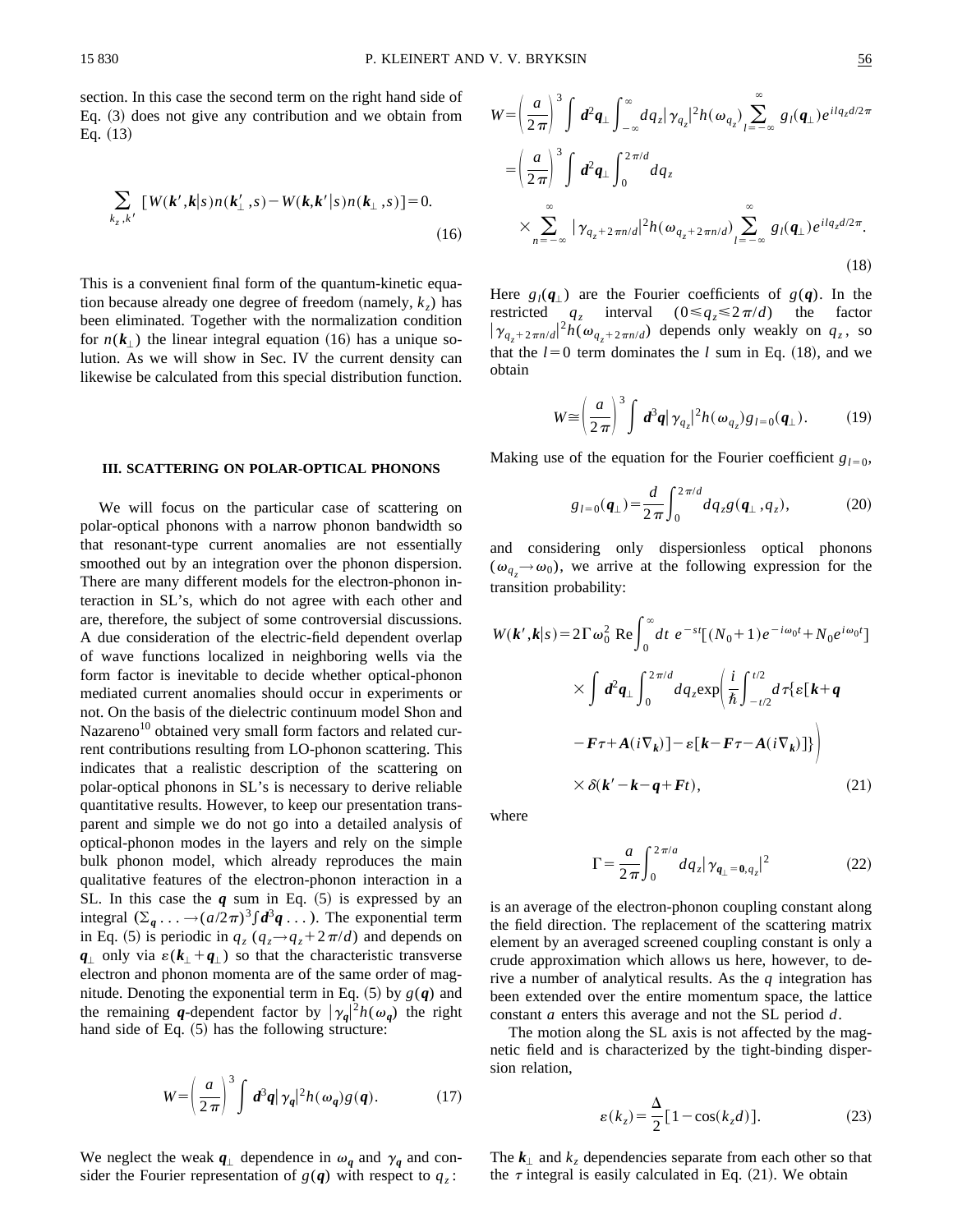$$
W(\mathbf{k}', \mathbf{k}|s) = 2\Gamma \omega_0^2 \text{ Re } \int_0^\infty dt \ e^{-st} [(N_0 + 1)e^{-i\omega_0 t} + N_0 e^{i\omega_0 t}] \exp\left\{ i \frac{\Delta}{\hbar \Omega} (\cos k_z' d - \cos k_z d) \right.
$$

$$
\times \sin\left(\frac{\Omega t}{2}\right) \int d^2 q_\perp F(k_\perp, k'_\perp, q_\perp | t). \tag{24}
$$

The Green's function *F* is defined by

$$
F(\mathbf{k}_{\perp}, \mathbf{k}'_{\perp}, \mathbf{q}_{\perp} | t) = \exp \left\{ \frac{i t}{\hbar} \left\{ \varepsilon [\mathbf{k}_{\perp} + \mathbf{q}_{\perp} + A(i \nabla_{k_{\perp}}) \right\} - \varepsilon [\mathbf{k}_{\perp} - A(i \nabla_{k_{\perp}})] \right\} \delta_{\mathbf{k}'_{\perp}, \mathbf{k}_{\perp} + \mathbf{q}_{\perp}}.
$$
 (25)

Its Laplace transformed components satisfy the differential equation

$$
\left\{ s - \frac{i}{\hbar} \left\{ \varepsilon \left[ k_{\perp} + q_{\perp} + A(i \nabla_{k_{\perp}}) \right] - \varepsilon \left[ k_{\perp} - A(i \nabla_{k_{\perp}}) \right] \right\} \right\}
$$
  
× $F(k_{\perp}, k'_{\perp}, q_{\perp} | s) = \delta_{k'_{\perp}, k_{\perp} + q_{\perp}},$  (26)

which we solve by making use of the ansatz

$$
F(\mathbf{k}_{\perp}, \mathbf{k}'_{\perp}, \mathbf{q}_{\perp} | s) = \sum_{\lambda \lambda'} a_{\lambda \lambda'} (\mathbf{q}_{\perp} | s) \psi_{\lambda}^* (\mathbf{k}_{\perp}) \psi_{\lambda'} (\mathbf{k}'_{\perp}),
$$
\n(27)

with normalized orthogonal wave functions  $\psi_{\lambda}$ , which are solutions of the eigenvalue problem

$$
\varepsilon[k + A(i\nabla_k)]\psi_{\lambda}(k_{\perp}) = E_{\lambda}\psi_{\lambda}(k_{\perp}). \tag{28}
$$

Inserting the ansatz (27) into Eq. (26), the coefficients  $a_{\lambda\lambda}$  are easily calculated. From an inverse Laplace transformation we obtain

$$
F(\mathbf{k}_{\perp}, \mathbf{k}'_{\perp}, \mathbf{q}_{\perp} | t) = \sum_{\lambda \lambda'} \exp \left\{ \frac{it}{\hbar} (E_{\lambda'} - E_{\lambda}) \right\} \psi_{\lambda}^*(\mathbf{k}_{\perp}) \psi_{\lambda'}(\mathbf{k}'_{\perp})
$$

$$
\times \int d^2 \mathbf{k}''_{\perp} \psi_{\lambda}(\mathbf{k}''_{\perp} - \mathbf{q}_{\perp}) \psi_{\lambda'}^*(\mathbf{k}''_{\perp}). \tag{29}
$$

In the symmetric gauge  ${A(r) = e[\vec{H} \times \vec{r}]/2\hbar c}$  Eq. (28) has the solution

$$
E_{\lambda} \equiv E_{m,n} = \hbar \omega_c \left( n + \frac{m + |m| + 1}{2} \right), \tag{30}
$$

$$
\psi_{n,m}(k,\phi) = 2\sqrt{\pi} \frac{\sqrt{(n+1)\dots(n+|m|)}}{|m|!} \times (2l_B^2)^{(|m|+1)/2} k^{|m|} e^{-(kl_B)^2} \frac{n!|m|!}{(n+|m|)!} \times L_n^{|m|} (2(kl_B)^2) e^{-im\phi}, \tag{31}
$$

with  $l_B = \sqrt{\hbar/m^* \omega_c}$  being the magnetic length and  $n=0,1,2,..., m=0,\pm 1,\pm 2,...$  is the discrete set of quantum numbers. It is straightforward to calculate the Green's function  $(29)$  by making use of the equations

$$
\int d^2 \mathbf{k}_{\perp} \psi_{nm}(\mathbf{k}_{\perp}) = \frac{(-1)^n}{\sqrt{2 \pi l_B^2}} \delta_{m,0},
$$
 (32)

and

$$
\psi_{n0}(k_{\perp}) = 2\sqrt{2\pi l_B^2}e^{-(k_{\perp}l_B)^2}L_n(2(k_{\perp}l_B)^2). \tag{33}
$$

Inserting this result into Eq.  $(24)$  we obtain the final expression for the transition rate

$$
W(\boldsymbol{k}', \boldsymbol{k}|s) = 8\Gamma \omega_0^2 e^{-(k_\perp l_B)^2 - (k'_\perp l_B)^2}
$$
  
\n
$$
\times \text{Re} \int_0^\infty dt \ e^{-st} [(N_0 + 1) e^{-i\omega_0 t} + N_0 e^{i\omega_0 t}]
$$
  
\n
$$
\times \text{exp} \left\{ i \frac{\Delta}{\hbar \Omega} (\cos k'_z d - \cos k_z d) \sin \left( \frac{\Omega t}{2} \right) \right\}
$$
  
\n
$$
\times \sum_{nn' = 0}^\infty (-1)^{n - n'} e^{i(n' - n)\omega_c t}
$$
  
\n
$$
\times L_n (2(k_\perp l_B)^2) L_n / (2(k'_\perp l_B)^2).
$$
 (34)

Equation (34) shows that the scattering is isotropic in the  $k_{\perp}$ plane and does not introduce any angular dependence of the distribution function. Therefore, it is possible to expand  $n(k_{\perp})$  in orthogonal Laguerre polynomials,

$$
n(\mathbf{k}_{\perp}) = 2 \exp\left(-\left(k_{\perp} l_B\right)^2\right) \sum_{n=0}^{\infty} (-1)^n L_n (2\left(k_{\perp} l_B\right)^2) N_n \,. \tag{35}
$$

The kinetic equation  $(16)$  is used to determine the unknown coefficients  $N_n$ . The imposed normalization of the lateral electron distribution function

$$
\frac{a^2}{(2\pi)^2} \int d^2k_{\perp} n(k_{\perp}) = 1
$$
 (36)

is converted into the condition  $\sum_{n=0}^{\infty} \widetilde{N}_n = 1$ , where  $\widetilde{N}_n = (a^2/2\pi l_B^2)N_n$ .

Now we are in the position to derive an explicit form of the kinetic equation  $(16)$ . To this end Eq.  $(34)$  is inserted into Eq. (16). The  $k_z$ ,  $k'_z$  integrals are elementary and lead to the function

$$
G(t) = J_0^2 \left( \frac{\Delta}{\hbar \Omega} \sin \frac{\Omega t}{2} \right) = \sum_{l = -\infty}^{\infty} f_l \left( \frac{\Delta}{\hbar \Omega} \right) e^{-il\Omega t},\qquad(37)
$$

which is periodic  $[G(t+2\pi/\Omega) = G(t)]$  and may, therefore, be Fourier transformed as indicated. The Fourier coefficients  $f_l$  depend on the electric field and are given by

$$
f_l\left(\frac{\Delta}{\hbar\Omega}\right) = \frac{1}{\pi} \int_0^{\pi} dt \cos(lt) J_0^2\left(\frac{\Delta}{\hbar\Omega} \sin\frac{t}{2}\right)
$$

$$
= \frac{1}{\pi} \int_0^{\pi} dx \ J_l^2\left(\frac{\Delta}{\hbar\Omega} \sin x\right). \tag{38}
$$

Physically, the Fourier transformation  $(37)$  simply means a switching to the Stark-ladder representation, which is appropriate in the hopping transport regime. In this representation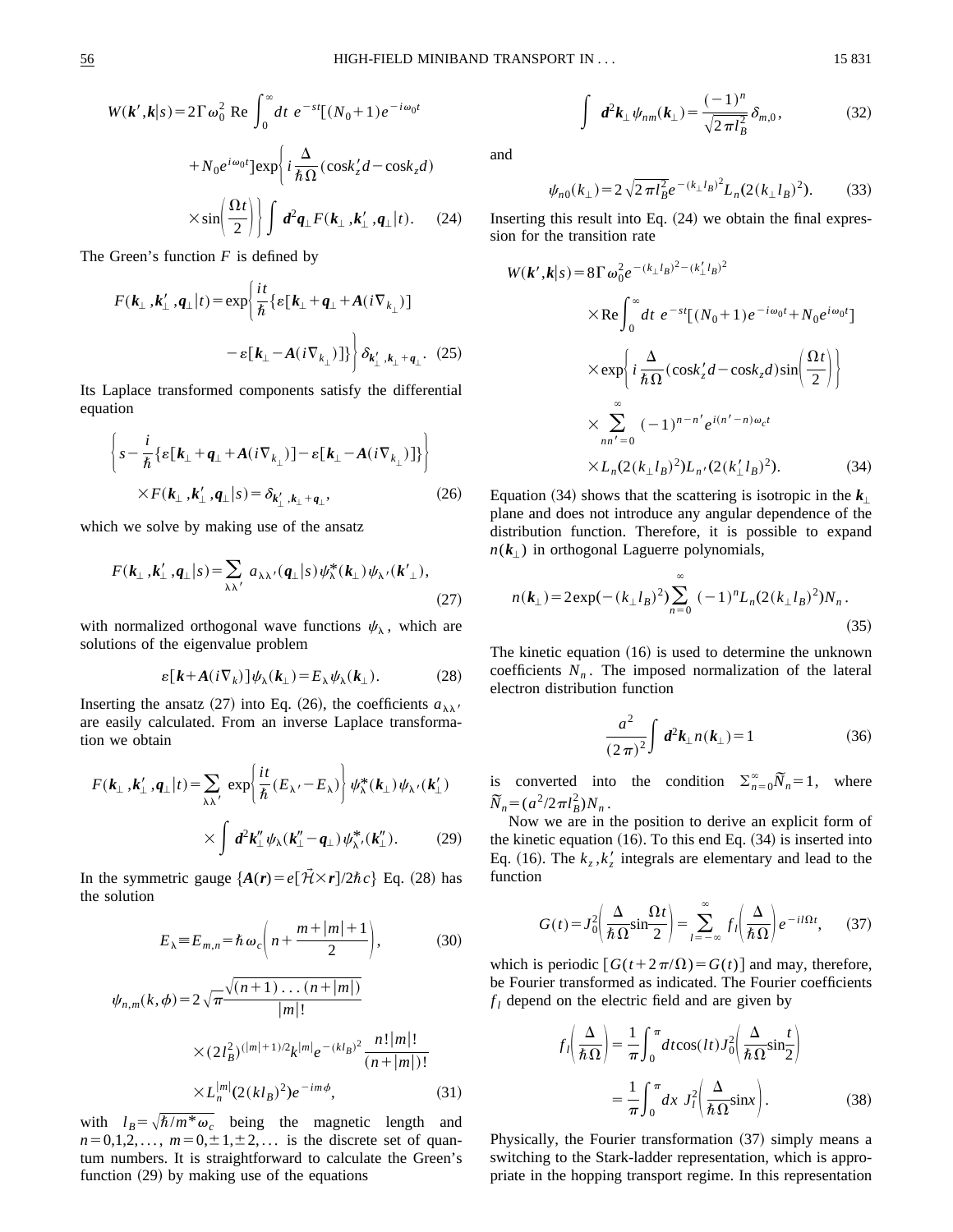all states are completely discrete so that the expression for the current and the kinetic equation exhibit a singular structure. In this case meaningful results can only be obtained if one reintroduces the neglected phonon dispersion. This would allow a consistent microscopic consideration of the hopping transport in this field configuration. Here, however, we prefer a phenomenological approach and identify the variable  $s$  of the Laplace transformation in Eq.  $(34)$  with some effective scattering rate  $1/\tau$ , which leads to a collisional broadening of Landau and Stark levels. Putting everything together we obtain from Eqs.  $(16)$ ,  $(34)$ , and  $(37)$  the following set of homogeneous linear equations for  $\overline{N}_n$ :

$$
\sum_{n'=0}^{\infty} \sum_{l=-\infty}^{\infty} f_l \left( \frac{\Delta}{\hbar \Omega} \right) \left[ \frac{1}{\delta^2 + [(n'-n)\gamma - l\kappa - 1]^2} + \frac{1}{\delta^2 + [(n'-n)\gamma - l\kappa + 1]^2} \right]
$$
  
 
$$
\times \left\{ \exp \left[ \frac{\beta}{2} [(n'-n)\gamma - l\kappa] \right] \widetilde{N}_n, -\exp \left[ -\frac{\beta}{2} [(n'-n)\gamma - l\kappa] \right] \widetilde{N}_n \right\}
$$
  
= 0. (39)

Here  $\delta=1/\omega_0\tau$  is the broadening parameter,  $\gamma=\omega_c/\omega_0$  $(\kappa = \Omega/\omega_0)$  the parameter of the magnetic (electric) field, and  $\beta = \hbar \omega_0 / k_B T$ . In deriving Eq. (39) the smooth  $k_{\perp}$  dependence of the scattering out term has been neglected.<sup>24</sup> Adding the normalization condition  $\sum_{n=0}^{\infty} \overline{N}_n = 1$ , Eq. (39) Example the normalization condition  $\sum_{n=0}^{n} (x_n - 1)$ , Eq. (39), gives us an inhomogeneous set of linear equations for  $\overline{N}_n$ , which has a unique solution. In the limit of vanishing magnetic fields ( $\gamma \rightarrow 0$ ) the sum over *n'* in Eq. (39) can be converted into an integral so that the spectrum becomes continuous and one can chose  $\delta \rightarrow +0$ . Another convenient form of Eq.  $(39)$  is obtained by making use of the substitution  $\widetilde{N}_n \rightarrow \nu_n$  with  $\widetilde{N}_n = \nu_n \exp(-\beta \gamma n)$ :

$$
\sum_{n'=0}^{\infty} \sum_{l=-\infty}^{\infty} f_l \left( \frac{\Delta}{\hbar \Omega} \right) \left[ \frac{1}{\delta^2 + \left[ (n'-n)\gamma - l\kappa - 1 \right]^2} + \frac{1}{\delta^2 + \left[ (n'-n)\gamma - l\kappa + 1 \right]^2} \right] e^{-\beta (n+n')/2} \times \left\{ e^{-\beta l \kappa/2} \nu_{n'} - e^{\beta l \kappa/2} \nu_n \right\} = 0.
$$
 (40)

In the limit of high electric fields and narrow bandwidths  $(\Delta/\hbar \Omega \ll 1)$ , only the  $f_{l=0}$  component survives in Eq. (40) and one gets the solution  $v_n$ = const. Exploiting the normalization condition we obtain

$$
\widetilde{N}_n = 2\sinh\left(\frac{\beta\gamma}{2}\right)e^{-\beta\gamma(n+1/2)}.\tag{41}
$$

This is the thermal equilibrium distribution function, which has been used in Ref. 9 to study resonance phenomena in the hopping transport regime. In general, the lateral distribution function strongly deviates from Eq.  $(41)$  and has to be calculated from Eq.  $(39)$  or Eq.  $(40)$ .

## **IV. CALCULATION OF THE CURRENT**

The current density is calculated from the electron distribution function via

$$
j = -\frac{e}{\hbar V_{k(\text{1BZ})}} \varepsilon(k) \nabla_k f(k), \tag{42}
$$

where *V* is the crystal volume. This expression has been obtained by an integration by parts and allows a straightforward use of the kinetic equation  $(1)$ . In our context it is expedient to use another form, which expresses the current density by the lateral distribution function directly. This is accomplished by inserting Eq.  $(11)$  into  $(42)$  and considering Eq.  $(15)$  and Eq.  $(13)$ . Finally, we arrive at a representation for the current

$$
j_z = -\frac{n}{\mathcal{E}_{kk'}} \Delta \hat{W}_1(k',k) n(k'_{\perp}) \varepsilon(k), \tag{43}
$$

which has already the asymptotic form  $(j_z \sim 1/\mathcal{E})$  relevant in the NDC regime. To the leading order in the asymptotic expansion of the current with respect to the electric field, we identify the renormalized scattering rate  $\hat{W}_1$  with  $\hat{W}$  and consider again Eq.  $(13)$ , which yields

$$
j_z = \frac{n}{\mathcal{E}} \frac{\Omega_0^2}{(2\pi)^6} \int d^3k \int d^3k' \hat{W}(k',k) n(k'_{\perp}) [\varepsilon(k') - \varepsilon(k)]. \tag{44}
$$

The second term on the right hand side of Eq.  $(3)$  is proportional to  $\delta_{k,k'}$  so that it does not give any contribution to the current density  $(44)$ . An explicit form for the current density  $j_z$  can be derived from Eq. (44) by inserting Eq. (34) and Eq. (35) into Eq. (44) and by calculating the  $k_z$ ,  $k'_z$  integrals, which again results in the factor  $G(t)$  [cf. Eq.  $(37)$ ]. We obtain

$$
\frac{j_z}{j_0} = \frac{\omega_c}{\pi} \sum_{nn'=0}^{\infty} \widetilde{N}_{n'} \operatorname{Re} \int_0^{\infty} dt \ e^{-st+i(n'-n)\omega_c t}
$$

$$
\times [e^{\beta} e^{-i\omega_0 t} - e^{i\omega_0 t}] G(t), \tag{45}
$$

with

$$
j_0 = \frac{n}{E} \frac{m^* \omega_0^3 a^2 \Gamma}{e^{\beta} - 1}
$$
 (46)

being a reference current density.

In the quasiclassical limit, when the hopping length is much smaller than the localization length ( $\hbar\Omega \ll \Delta$ ), there is only a weak field dependence in  $G(t)$  which can be neglected:

$$
G(t) \approx J_0^2 \left(\frac{\Delta t}{2\hbar}\right). \tag{47}
$$

In this quasiclassical limit the intracollisional field effect does not play any significant role and the lateral distribution function is given by Eq.  $(41)$ . Then the *t* integral in Eq.  $(45)$ is elementary and we obtain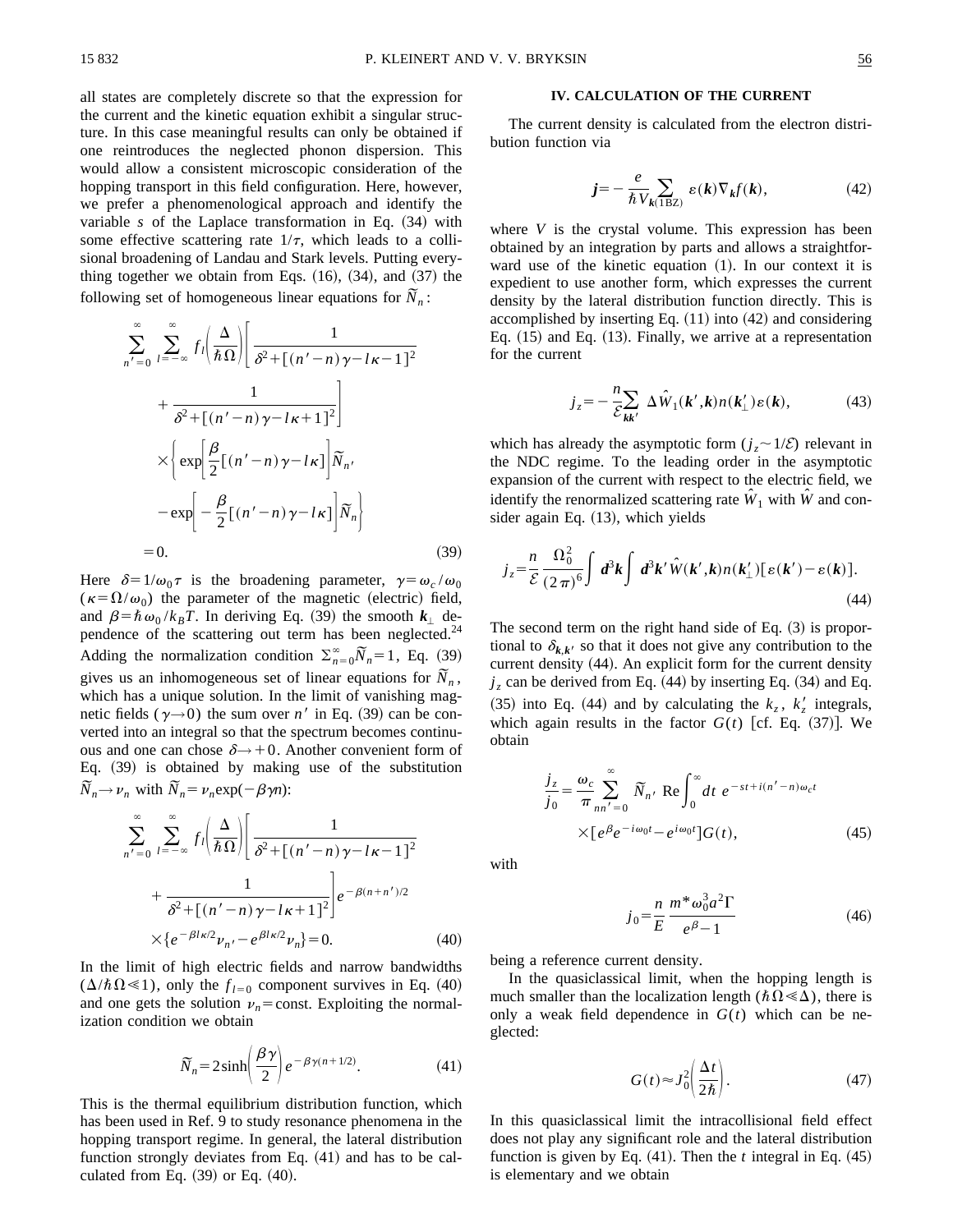

FIG. 1. Current density  $j_z/j_{zo}$  as a function of the electric-field parameter  $\hbar \Omega/\Delta$  for  $\alpha=1$ ,  $\beta=10$ ,  $\delta=0.05$ , and different magnetic-field parameters  $\gamma = \omega_c / \omega_0$ . The dashed, dash-dotted, and solid lines are calculated from Eqs. (39) and (50) with  $\gamma=0, 0.25$ , and 0.5, respectively. Peaks due to Wannier-Stark transitions at  $\hbar\Omega/\Delta=1/n$  are marked by vertical lines. The reference current density  $j_{zo} = e n m^* \omega_0^3 \Gamma a^2 d/\Delta$  has been introduced.

$$
\frac{j_z}{j_0} = \frac{4\gamma}{\alpha \pi^2} e^{-\beta \gamma/2} \sinh \frac{\beta \gamma}{2} \sum_{nn'=0}^{\infty} e^{-\beta \gamma n'} \{H[(n'-n)\gamma - 1]e^{\beta} - H[(n'-n)\gamma + 1]\},
$$
\n(48)

with

$$
H(x) = K(\sqrt{1 - (x/\alpha)^2})\Theta(\alpha - |x|). \tag{49}
$$

Here  $K$  is the complete elliptic integral of the first kind and  $\alpha = \Delta/\hbar \omega_0$  a bandwidth parameter. In the quasiclassical case the band transport dominates and there are no resonances associated with the Wannier-Stark ladder.

Beyond the field interval, where the semiclassical treatment applies, the electric field dependence of  $G(t)$  has to be retained. In this general case one might exploit Eq.  $(37)$  and obtains from Eq.  $(45)$ ,

$$
\frac{j_z}{j_0} = \frac{\gamma \delta}{\pi} \sum_{l=-\infty}^{\infty} f_l \left( \frac{\Delta}{\hbar \Omega} \right) \sum_{nn'=0}^{\infty} \widetilde{N}_{n'} \left[ \frac{e^{\beta}}{\delta^2 + [(n'-n)\gamma - l\kappa - 1]^2} - \frac{1}{\delta^2 + [(n'-n)\gamma - l\kappa + 1]^2} \right].
$$
\n(50)

This equation together with Eq.  $(39)$  [or Eq.  $(40)$ ] are the main theoretical results of our paper.

Figure 1 shows the electric field dependence of the current density calculated from Eqs. (39) and (50) for  $\alpha=1$ ,  $\beta$ =10, and  $\delta$ =0.05. The current density is expressed in units of  $j_{zo} = e n m^* \omega_0^3 \Gamma a^2 d/\Delta$ . Without any magnetic field  $(\gamma=0,$  dashed line) there are only smooth oscillations due to transitions between Wannier-Stark levels. These oscillatory current anomalies in the NDC regime are smooth due to the finite collisional broadening parameter ( $\delta$ =0.05). Suppressed local current maxima appear at  $\hbar \Omega/\Delta = 1/(\alpha l)$  with *l* being a positive integer. The positions of these field strengths are marked by vertical lines in Fig. 1. Application of a magnetic field leads to a pronounced enhancement of these Stark transitions as shown in Fig. 1 by the solid and



FIG. 2. Temperature dependence of the current density calculated from Eqs. (39) and (50) (solid line) for  $\alpha=0.2$ ,  $\gamma=0.5$ ,  $\hbar\Omega/\Delta$  = 1.5, and  $\delta$ = 0.05. The dashed line is obtained from Eq.  $(48)$  by using the equilibrium distribution function  $(41)$ .

dash-dotted lines. The magnetic-field mediated increase of the current around the Stark ladder is related to a dimensionality reduction and the corresponding peaked density of states, which results from the quantization of the in-plane motion. Indeed, it has been shown<sup>25</sup> that oscillatory current anomalies in two-dimensional SL's are much more pronounced than in the three-dimensional counterparts. This dimensionality effect has been identified in experiments, $11$  too. The combined effect of the electric-field-induced localization and the magnetic field related dimensionality reduction gives rise to a longitudinal magnetoresistance, which is negative over a substantial range of magnetic fields. In addition to the enhanced Wannier-Stark transitions, Fig. 1 exhibits also peaks due to magnetophonon resonances (all structures above  $\hbar\Omega/\Delta=1$  and between the Stark ladder). The intensity of these peaks is modulated by the electric field.

The temperature dependence of the current density, as calculated from Eqs.  $(39)$  and  $(50)$ , is shown in Fig. 2 by the solid line (where the parameters  $\alpha=0.2$ ,  $\gamma=0.5$ ,  $\hbar\Omega/\Delta$  = 1.5, and  $\delta$ =0.05 have been used). At low temperatures the current density decreases exponentially with decreasing temperature. This clearly designates the hopping transport regime. At  $T=0$  the current remains nonzero, which is a consequence of the nonanalytic field dependence of the current density  $[j_z \sim \mathcal{E}^{3/2}$ exp( $-C/\mathcal{E}$ ). Such a dependence is also known from the Franz-Keldysh effect, and is due to the energy supply by the electric field. With increasing temperature the current reaches a maximum followed by a second temperature regime, where the carrier transport is due to more or less extended states so that the current decreases with increasing temperature. In this band transport regime the semiclassical Boltzmann transport model becomes applicable. Both temperature regimes were observed in experiments.17 In Fig. 2 the dashed line has been calculated from Eq. (48). This approximation, which is formally equivalent to the mean energy gain method, leads to an overestimate of the band transport character at high temperatures. With an increasing bandwidth parameter  $\alpha$  Eq. (41) completely fails to approximate the lateral distribution function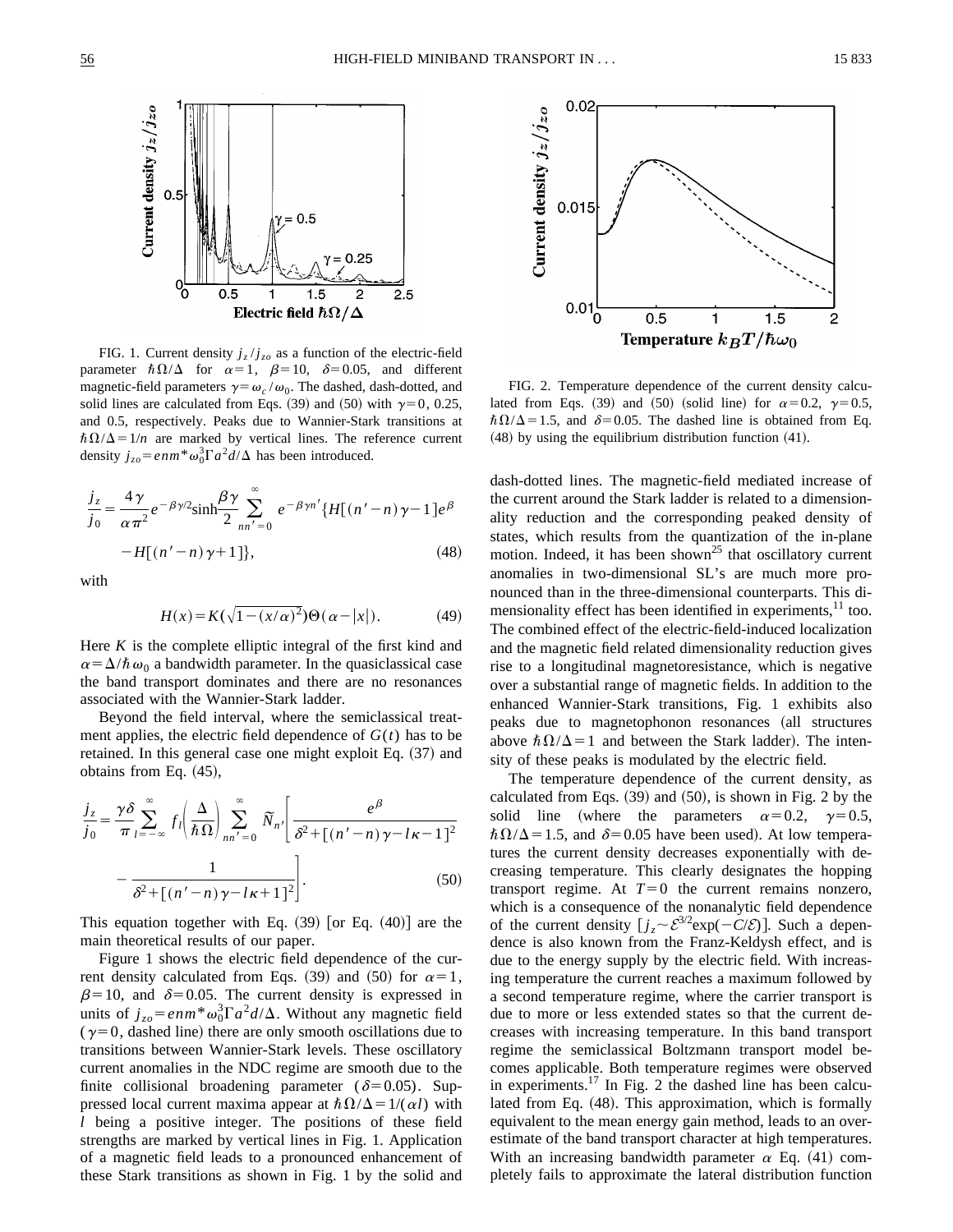

FIG. 3. Current density  $j_z/j_{zo}$  as a function of the magneticfield parameter  $\omega_c/\omega_0$  for  $\beta=1$  and  $\delta=0.1$ . For curves (1), (2), and (3) the bandwidth and field parameters are  $(\alpha=1,$  $\hbar\Omega/\Delta$  = 0.5), ( $\alpha$ =1,  $\hbar\Omega/\Delta$  = 1), and ( $\alpha$  = 0.5,  $\hbar\Omega/\Delta$  = 1), respectively. The main peak positions at  $\gamma = \omega_c / \omega_0 = 1/n$  are indicated by thin vertical lines.  $j_{zo} = e n m^* \omega_0^3 \Gamma a^2 d/\Delta$  is a suitable reference current density.

and the current-temperature dependence calculated from Eq.  $(50)$  together with Eq.  $(39)$  deviates even qualitatively from results obtained from Eq. (48).

The magnetic-field dependence of the current density is shown in Fig. 3 for  $\beta=1$  and  $\delta=0.1$ . Curves (1), (2), and (3) where calculated with  $(\alpha=1, \hbar\Omega/\Delta=0.5)$ ,  $(\alpha=1,$  $\hbar\Omega/\Delta=1$ ), and ( $\alpha=0.5$ ,  $\hbar\Omega/\Delta=1$ ), respectively. Electricfield modified, broad magneto-phonon resonances appear at magnetic fields satisfying the condition  $n\gamma = l\kappa \pm 1$ , where *n*,*l* are integers. The main peaks are due to transitions between different Landau levels associated with the  $l=0$  Stark ladder state. Their position is marked by vertical lines. A comparison between curves  $(1)$  and  $(2)$  shows that in the considered NDC region the current density is lower at higher electric fields. A decrease of the current is also observed when the miniband width decreases  $[(2) \rightarrow (3)]$ . This is due to the bandwidth dependence of the current. With increasing electric field the peak at  $\omega_c = \omega_0$  is enhanced, similar to the enhancement of Wannier-Stark oscillations by a magnetic field. However, the peak at  $\omega_c = \omega_0/2$  behaves quite differently and decreases with increasing electric field. Therefore, we conclude that the effects exerted by the electric field are not independent of the magnetic field. The mutual influence of the electric and magnetic fields on the current density described by the lateral distribution function is not separable. Curve (1) exhibits additional structures at  $\gamma = 3/4$  $(n=2,l=1)$  and  $2/3$   $(n=3,l=2)$ , which result from transitions between different Stark levels. A reduction of the bandwidth parameter  $\alpha$  leads to a suppression of the current at high magnetic fields. This is shown by curve  $(3)$ , where for  $\gamma=1$  the miniband width  $\Delta$  is smaller than the cyclotron energy  $\hbar \omega_c$  so that forbidden gaps appear, which leads to a gradual reduction of the optical-phonon scattering until at  $\omega_0 + \Delta \langle \omega_c \rangle$  it is completely forbidden. This observation is in accordance with other theoretical work<sup>7</sup> and experiments.<sup>6</sup> The oscillation amplitudes of the current density increase with increasing temperature (not shown in Fig. 3) because the LO-phonon scattering is stronger when the temperature becomes higher.

#### **V. SUMMARY**

In summary we have presented a quantum-kinetic description of the interplay between Landau and Stark quantization in the high-field miniband transport of SL's. High electric and magnetic fields aligned parallel to the SL axis lead to a complete localization of all electronic states. Hopping transport is only possible when electrons are scattered on impurities or phonons. Current maxima are observed at combined magnetophonon and electro-phonon resonances, which appear at  $n\omega_c = l\Omega \pm \omega_0$ . Due to the dimensionality reduction by the magnetic field the transport becomes effectively one dimensional, which leads to a pronounced enhancement of Wannier-Stark current oscillations. The amplitudes of magnetophonon and electrophonon resonances show a quite different temperature behavior. Magnetophonon resonance peaks are most pronounced at high temperatures, when optical-phonon scattering is strong. Contrary, the observation of electrophonon resonances requires low lattice temperatures. Other theoretical papers<sup>7,9,10,12</sup> arrived at similar conclusions but neglected the intracollisional field effects and/or the lateral electron heating described by the electron distribution function. However, a due consideration of these effects is inevitable in order to understand, why the magnetic field influences the electric-field driven electron motion along the SL axis and conversely, why an electric field affects the magnetophonon resonances. This coupling between the longitudinal and transverse degrees of freedom is described by a lateral distribution function, which is the solution of the quantum-kinetic equation  $(39)$ . As a result the electric and magnetic-field effects as well as their temperature dependence are not separable. Three main peculiarities of the miniband transport have been attributed to a coupling between the longitudinal and in-plane motion described by  $n(k_1)$ : (i) the magnetic-field mediated enhancement of Wannier-Stark oscillations due to the dimensionality reduction and the associated peak structure of the density of states, (ii) a decrease of the current due to a suppression of opticalphonon scattering once  $\hbar \omega_c$  becomes larger than the miniband width  $\Delta$  so that real gaps appear in the energy spectrum of the lateral electron motion, (iii) a crossover in the temperature dependence of the current as observed in experiments.

We presented a general framework for a quantumtransport theory in SL's at high electric and magnetic fields in which intracollisional field effects are accounted for. The electron distribution function is calculated from a quantumkinetic equation. It has been pointed out that a consequent microscopic approach requires the consideration of the phonon dispersion, which removes the singular structure of the current.

Stark-cyclotron resonance effects have been measured<sup>8</sup> in the superlattice transport assisted by quasielastic scattering. At low temperatures the elastic scattering is mainly due to ionized background impurities and layer fluctuations.<sup>8</sup> To analyze these experimental results elastic scattering mechanisms have to be incorporated into our approach. This is straightforward and will be done in the near future.